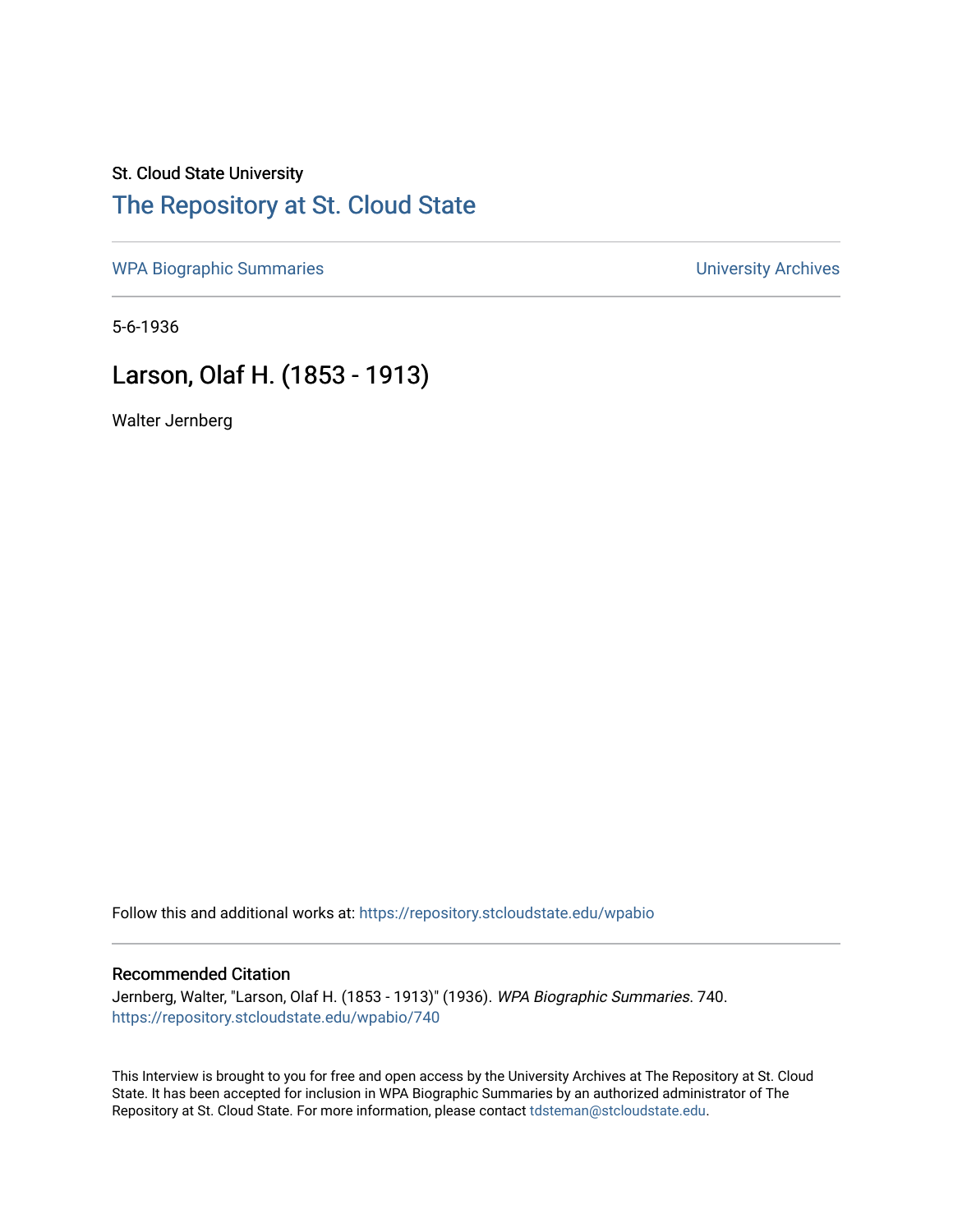#### LARSON, OLAF H.

 $\label{eq:11} \begin{array}{lllllllllll} \text{sech}(\mathcal{D}_{\text{in}})_{\text{in}} & \text{if} \quad \mathcal{D}_{\text{in}} \end{array}$ 

### File No.  $B-768$

 $42.4$ 

Olaf H. **Larson** was born in 1853 in Norway and oame to this country in 1865, at the age of twelve. He started for Saint Cloud immediately after landing in America. Olaf worked for a farmer for a number of years. Mr. Larson was a miller by trade, and helped build the original Tileson Mill in Saint Cloud, there after it's completion he was engaged as a miller for three years. He then went to **McIntosh,** in Pope County, Minnesota, where he was also engaged as a miller. After three years he again returned to Saint Cloud, where he was employed at his usual trade and as carpenter until his death.

In 1895 he was married to Granda Engesether who was born in Rice County, Minnesota about 1870. To Olaf H. and Granda (Engesether) Larson were born six children, four of whom are still living. The oldest Henry s. Larson, was killed in a railroad accident about twenty-three years ago at Bemidji, Minnesota. Reverend John G. Larson, is a minister in Minnesota. Arthur M. Larson, lives in Iron Mountain, Michigan, where he is manager of the Woolworth Company store. Arthur M. is married and the father of three children. Einar Larson, is Superintendent of the Northern States Power Company Saint Cloud plant, south of the Tenth Street bridge, where he has been for thirty years. He started to work for the old Saint Cloud Light and Power Company. Einar Larson is the father of three children, one who is teaching school and Bertha Larson is now Mrs. Bertha Waggoner and lives in Los Angles, California. Inez Larson, has been dead for about ten years.

Mrs. Granda (Engesether) Larson has been dead for about ten years. Mr. Olaf H. Larson died in 1913.

> Interviewed: Einar Larson Date: May 6, 1936 By: Walter Jernberg

Publication Granted